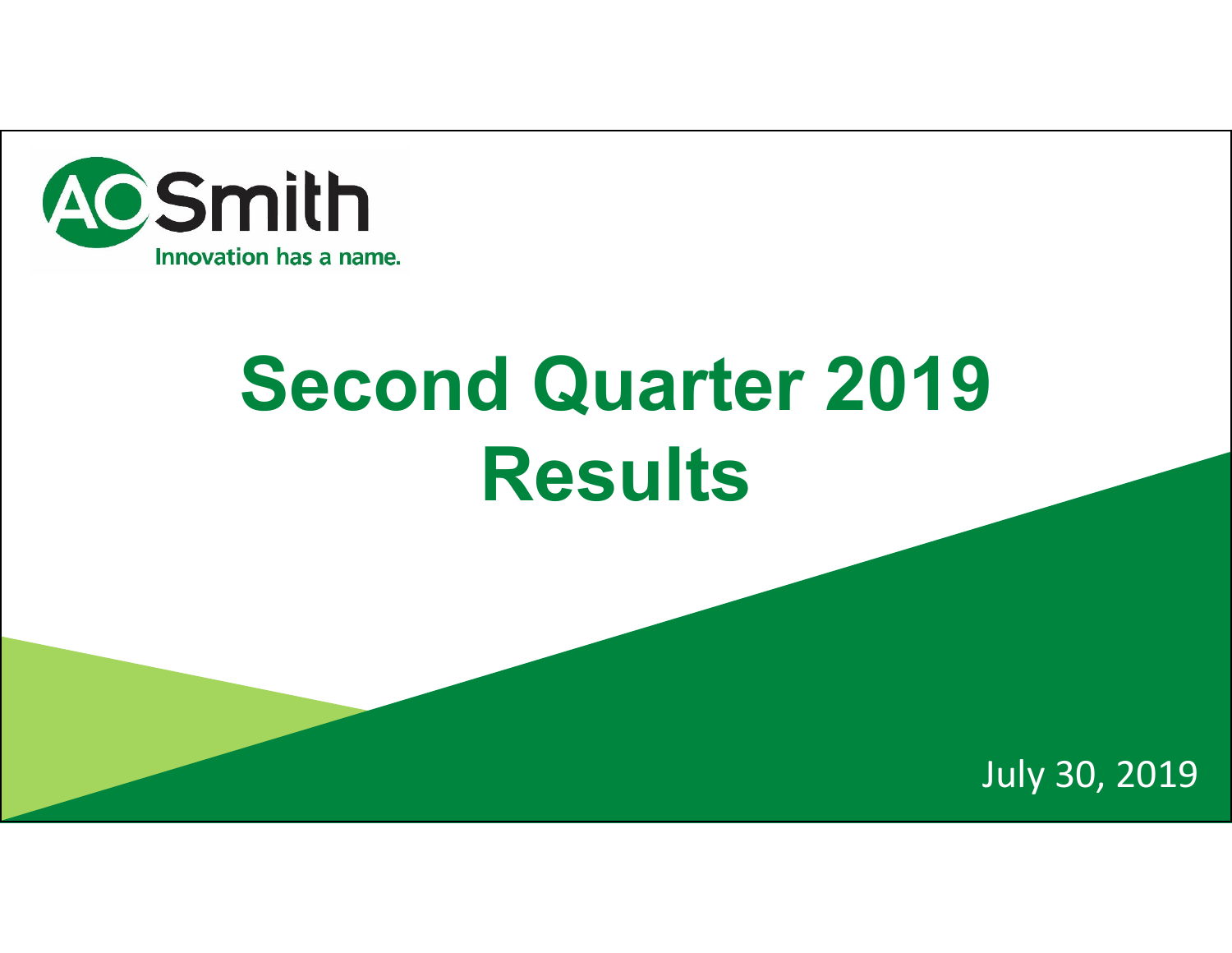## **Forward Looking Statements**

This presentation contains statements that we believe are "forward‐looking statements" within the meaning of the Private Securities Litigation Reform Act of 1995. Forward‐looking statements generally can be identified by the use of words such as "may," "will," "expect," "intend," "estimate," "anticipate," "believe," "continue," " forecast," "guidance" or words of similar meaning. All forward-looking statements are subject to risks and uncertainties that could cause actual results to differ materially from those anticipated as of the date of this presentation. Important factors that could cause actual results to differ materially from these expectations include, among other things, the following: a further weakening of the Chinese economy and/or a further decline in the growth rate of consumer spending or housing sales in China; negative impact to our businesses from international tariffs and trade disputes; potential weakening in the high efficiency boiler market segment in the U. S.; significant volatility in raw material prices; our inability to implement or maintain pricing actions; potential weakening in U. S. residential or commercial construction or instability in our replacement markets; foreign currency fluctuations; inability to successfully integrate or achieve our strategic objectives resulting from acquisitions; competitive pressures on our businesses; the impact of potential information technology or data security breaches; changes in government regulations or regulatory requirements; and adverse developments in general economic, political and business conditions in the key regions of the world. Forward‐looking statements included in this presentation are made only as of the date of this presentation, and the company is under no obligation to update these statements to reflect subsequent events or circumstances. All subsequent written and oral forward‐looking statements attributed to the company, or persons acting on its behalf, are qualified entirely by these cautionary statements. This presentation contains certain non‐GAAP financial measures as that term is defined by the SEC. Non‐GAAP financial measures are generally identified by "Adjusted" (Adj.) or "Non‐GAAP" .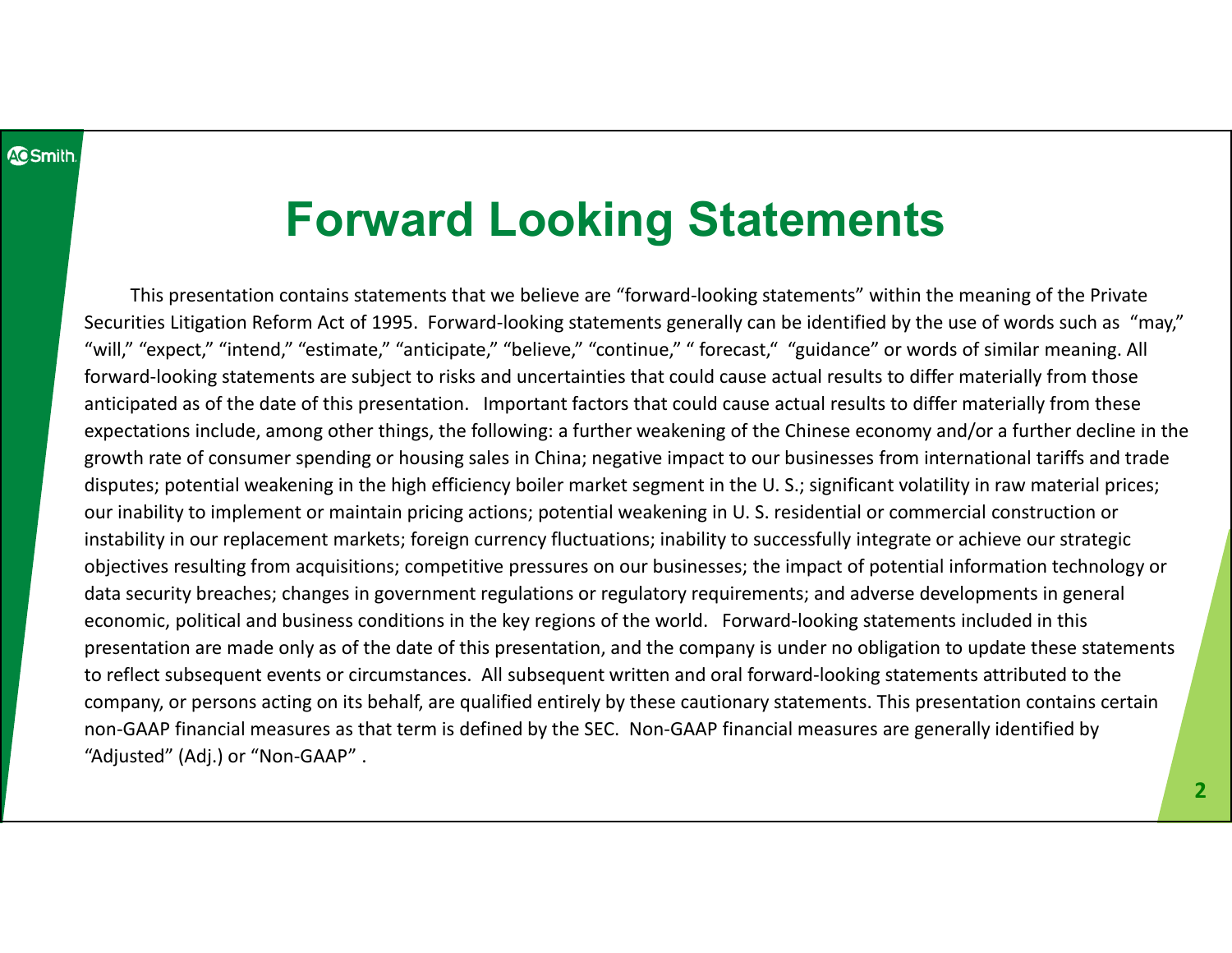#### **C**Smith

# **Second Quarter Highlights**

- •Solid North America segment performance
- •Price increase in wholesale water heater portfolio
- •Water‐Right integration on track
- • Launched A. O. Smith branded water treatment portfolio in wholesale channel
- $\bullet$ Path toward normalized channel inventories in China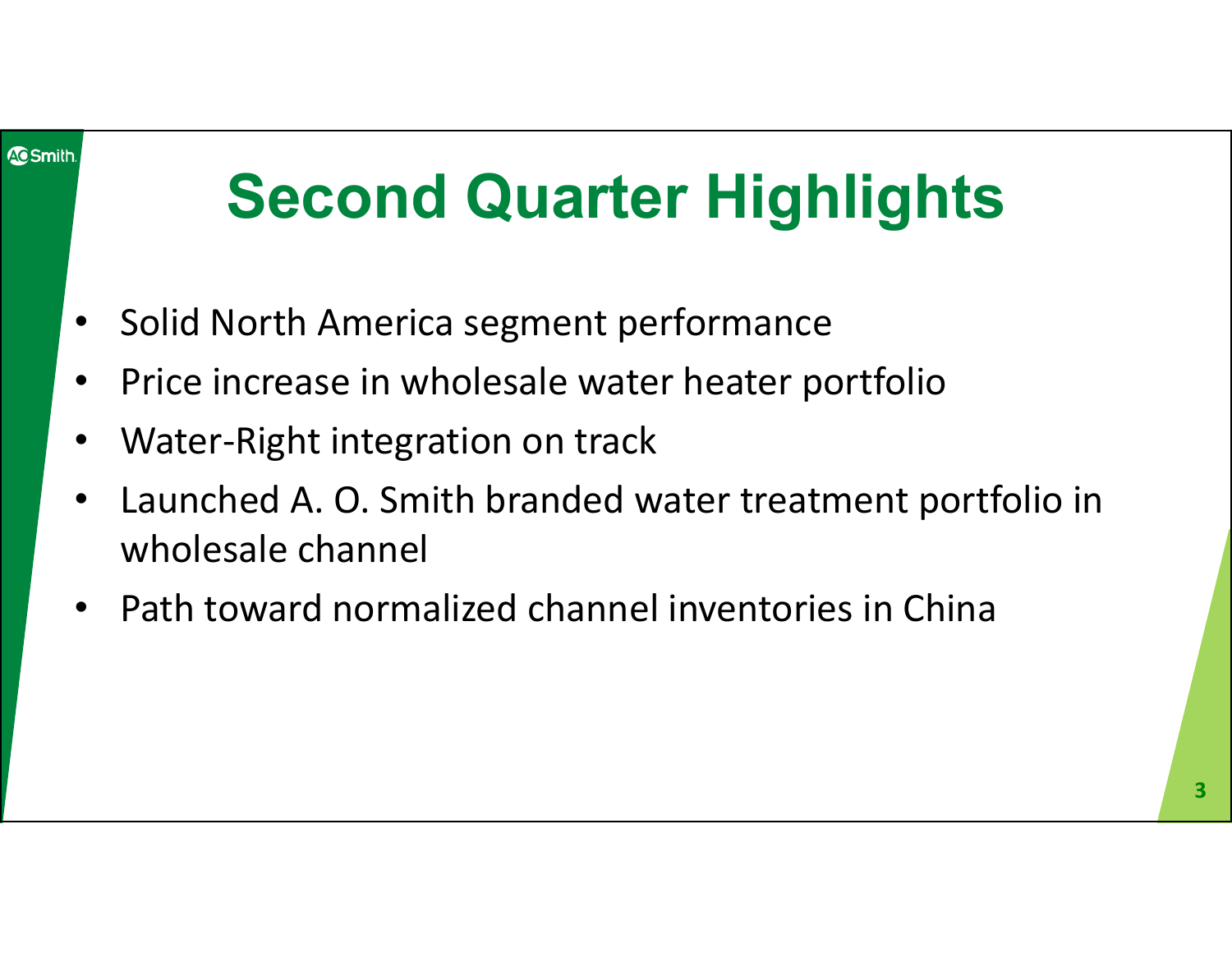| <b>C</b> Smith. | <b>Second Quarter Results</b> |  |                      |         |           |        |  |  |
|-----------------|-------------------------------|--|----------------------|---------|-----------|--------|--|--|
|                 | $\frac{1}{2}$ in millions     |  | 2019                 | 2018    | change    | % chg. |  |  |
|                 | <b>Sales</b>                  |  | \$765.4              | \$833.3 | \$(67.9)  | $-8%$  |  |  |
|                 | <b>Net Earnings</b>           |  | 102.1                | 114.5   | (12.4)    | $-11%$ |  |  |
|                 | <b>Earnings Per Share</b>     |  | $\mathsf{S}$<br>0.61 | \$0.66  | \$ (0.05) | $-8%$  |  |  |
|                 |                               |  |                      |         |           |        |  |  |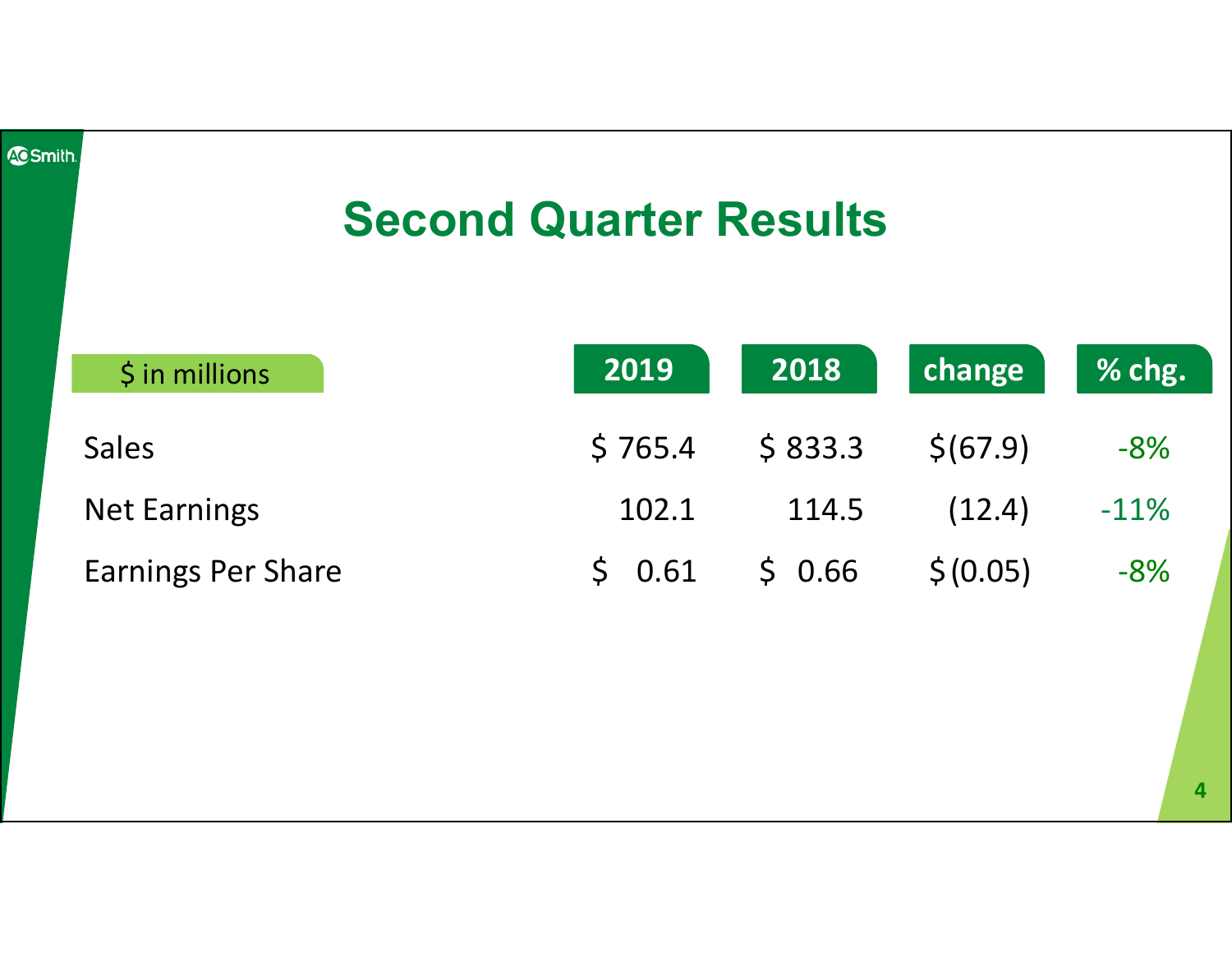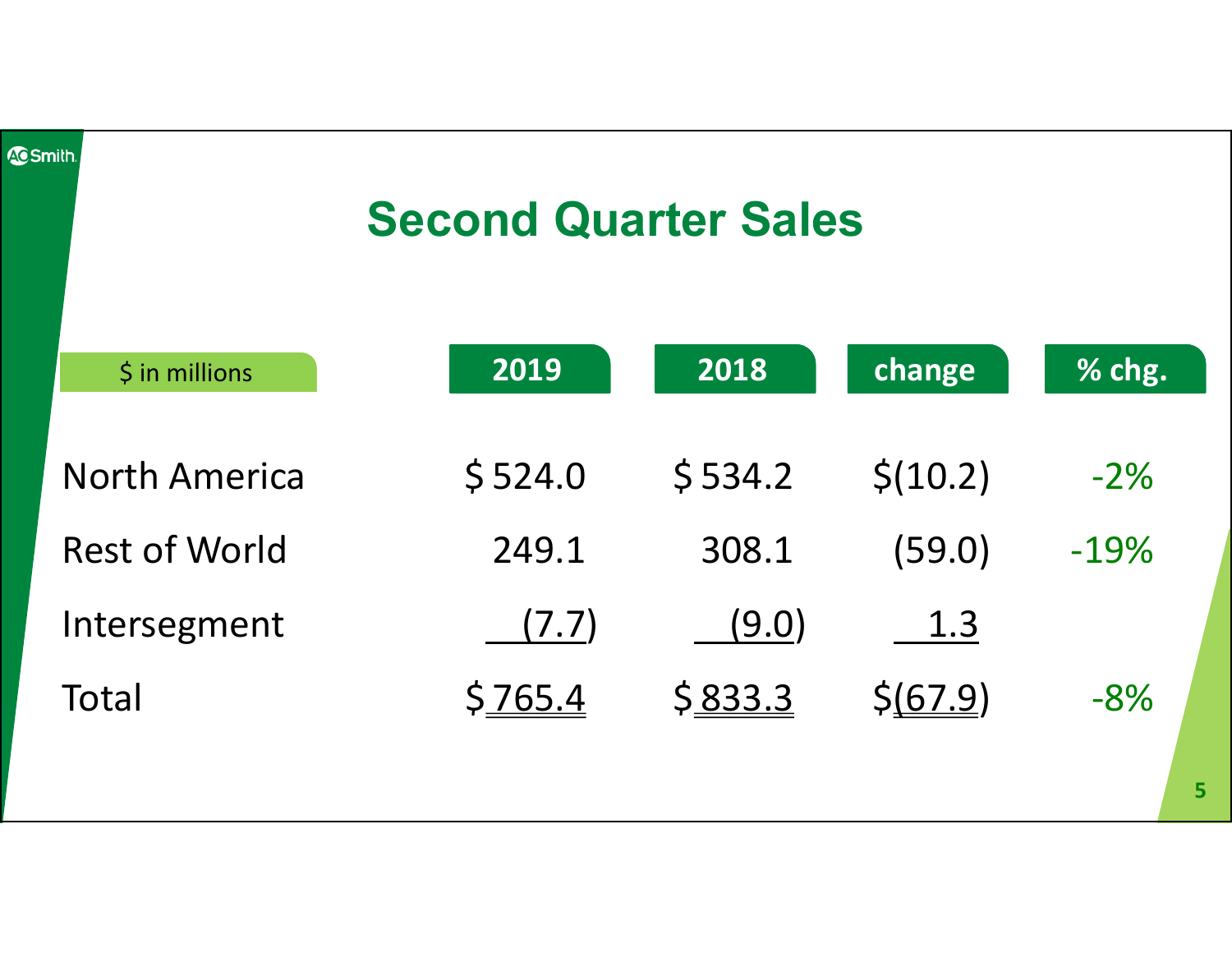#### **C**Smith.

## **Second Quarter Earnings**

| \$ in millions, except percentages | 2019        | 2018    | change                 | % chg. |
|------------------------------------|-------------|---------|------------------------|--------|
| <b>North America</b>               | 122.9<br>\$ | \$124.9 | 5(2.0)                 | $-2%$  |
| Rest of World                      | 22.4        | 34.7    | (12.3)                 | $-35%$ |
| <b>Total Segment Earnings</b>      | 145.2       | 159.6   | \$(14.4)               | $-9%$  |
| Corporate                          | (9.6)       | (11.2)  | 1.6                    | 14%    |
| <b>Interest Expense</b>            | (3.4)       | (2.3)   | (0.9)                  | $-39%$ |
| <b>Pre-tax Earnings</b>            | 131.2       | 146.1   | (14.9)                 | $-10%$ |
| <b>Tax Provision</b>               | (30.1)      | (31.6)  |                        |        |
| Earnings                           | \$ 102.1    | \$114.5 | $\frac{\sin(12.4)}{2}$ | $-11%$ |
| <b>Segment Margin</b>              |             |         |                        |        |
| <b>North America</b>               | 23.5%       | 23.4%   |                        |        |
| <b>Rest of World</b>               | 9.0%        | 11.3%   |                        |        |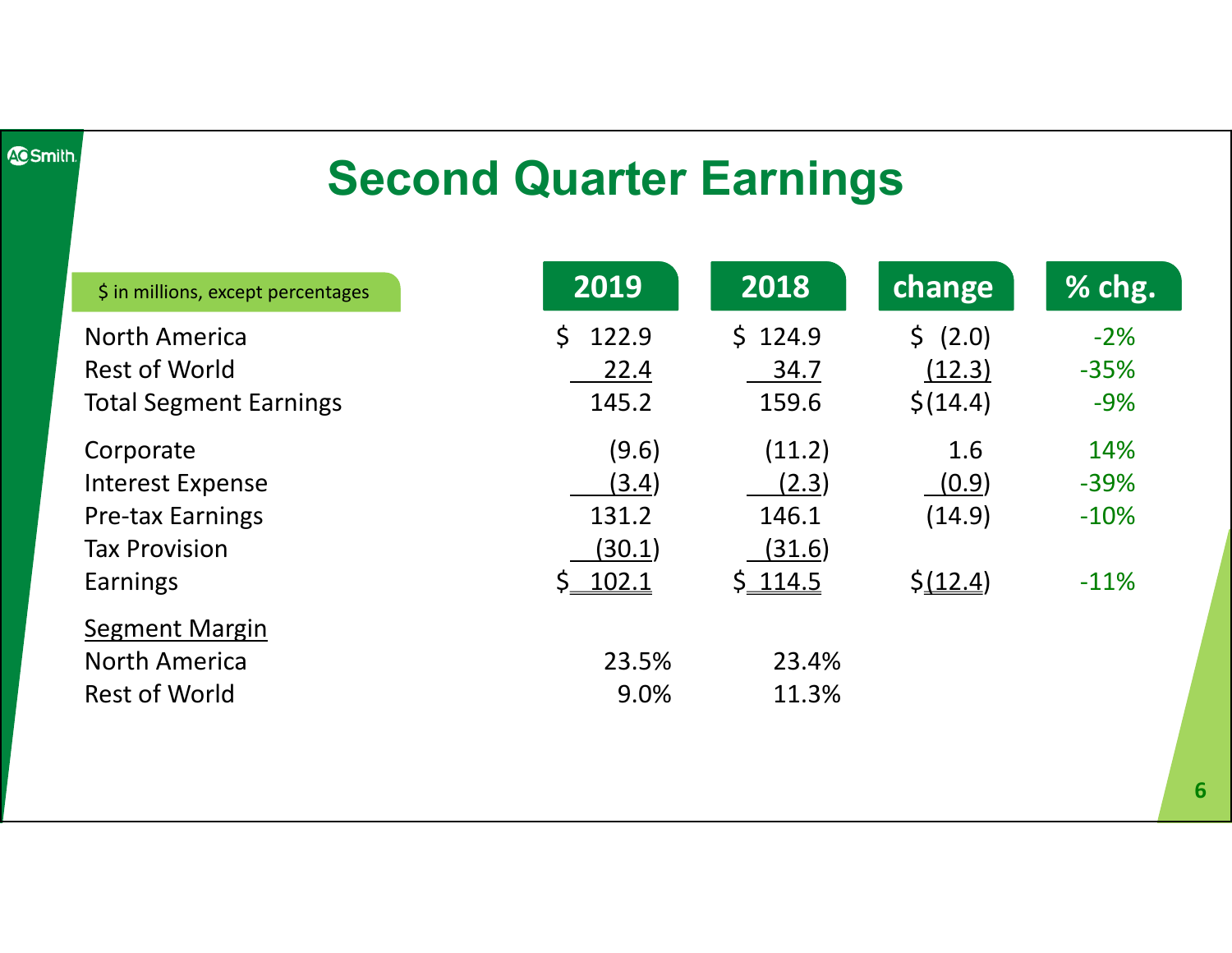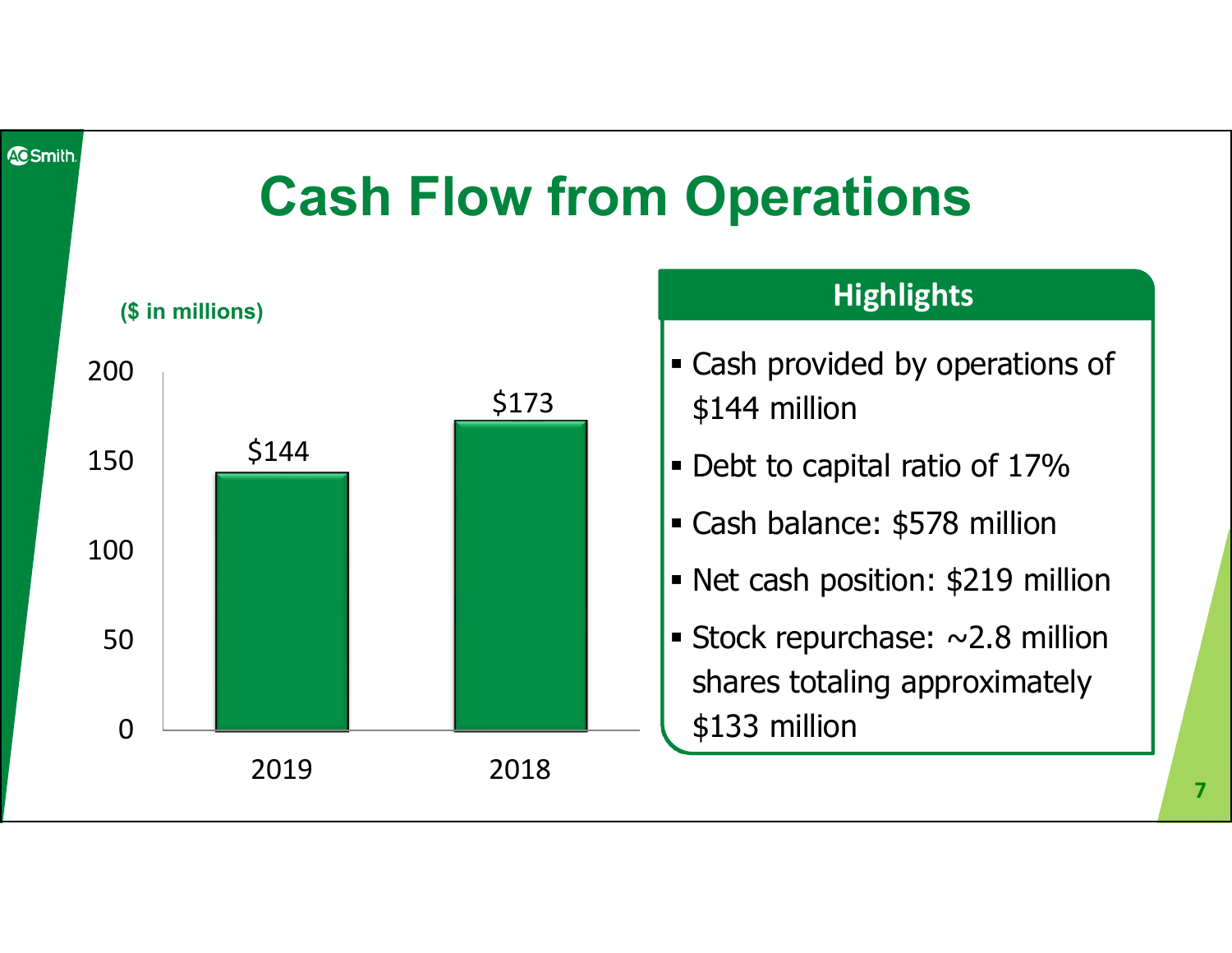

**8**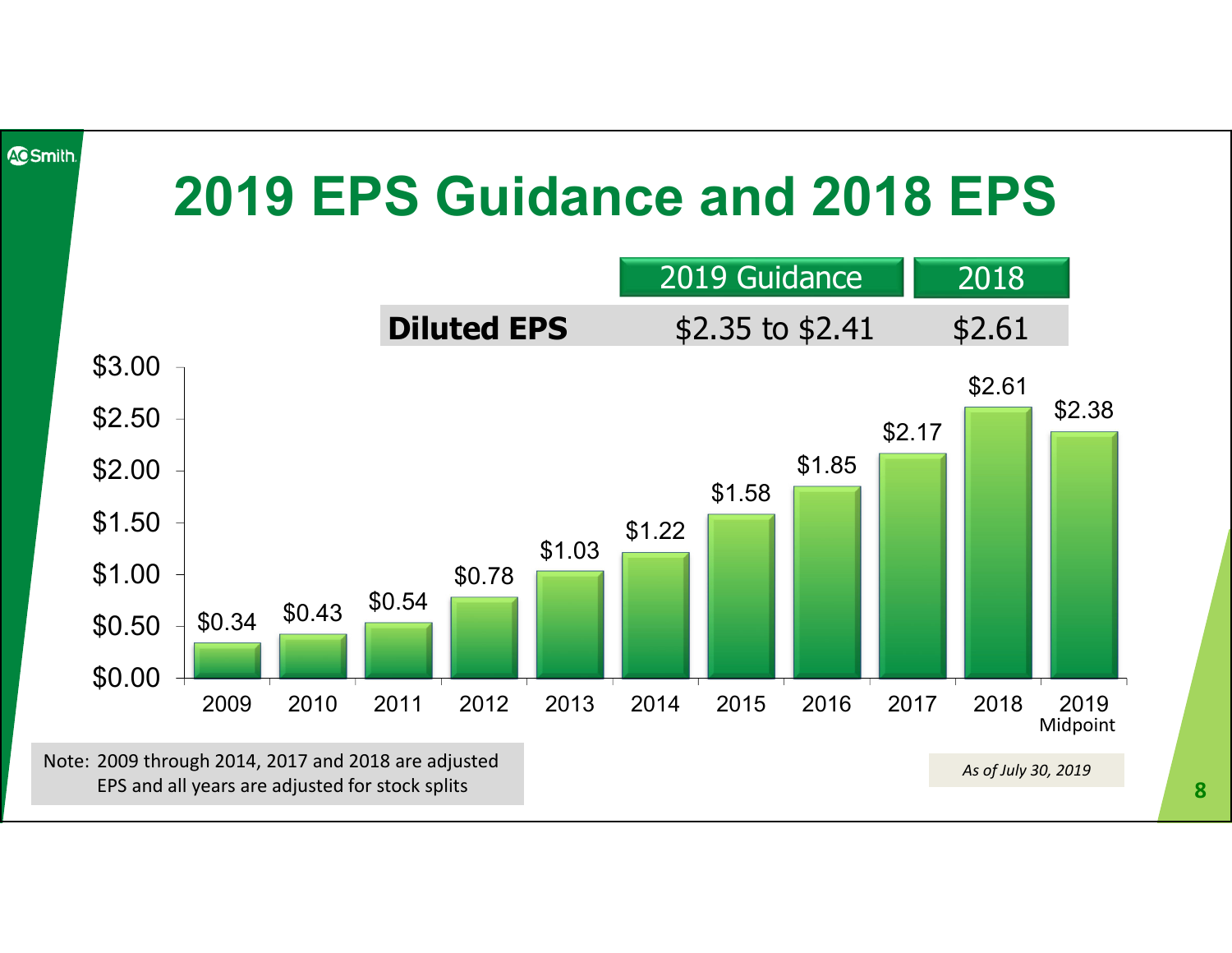## **2019 Assumptions**

Operating Cash Flow approximately \$400 Capital Expenditures approximately 85 Depreciation and Amortization **and a approximately** 75 Corporate/Other Expense approximately 49 Effective Tax Rate and Tax Assembly 22% Stock Repurchase approximately 300\* Share Count - Diluted approximately 167 million

### **(\$ in millions) 2019 Projections**

- 
- 
- 
- 
- 
- 
- 

\*subject to acquisitions, cash flow and working capital needs

*As of July 30, 2019*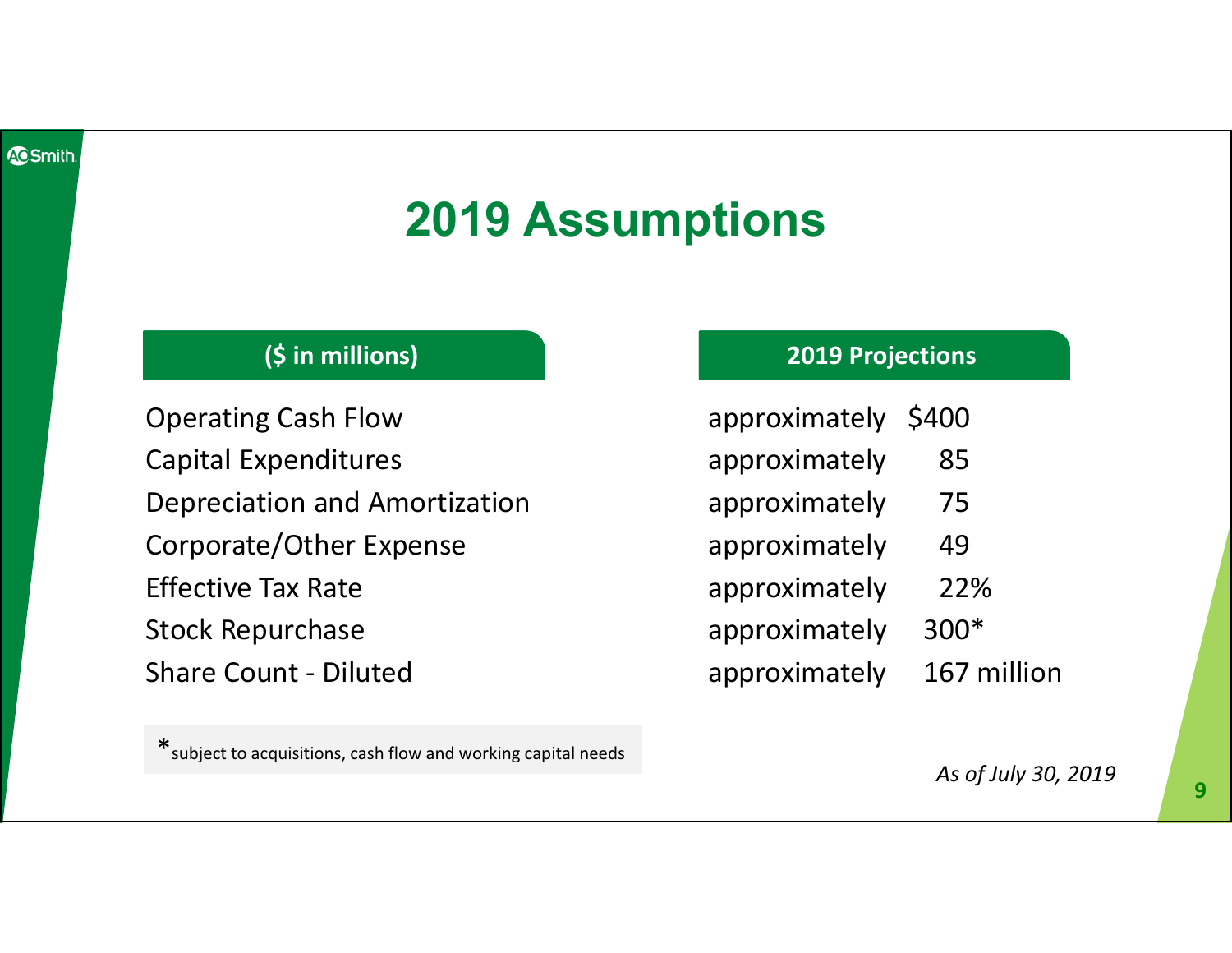#### **ACSmith**

## **2019 Outlook**

- U.S. residential water heater industry volumes down 50,000 to 100,000 units; commercial water heater industry volumes up one percent
- NA Boiler revenue growth of approximately seven percent
- Smaller expected losses in India than in 2018; water heater operations to be slightly profitable
- China sales decline of approximately 16 to 17 percent in local currency, as economic weakness persists, previously disclosed channel inventory remains elevated and FX translation is unfavorable by three percentage points

*As of July 30, 2019*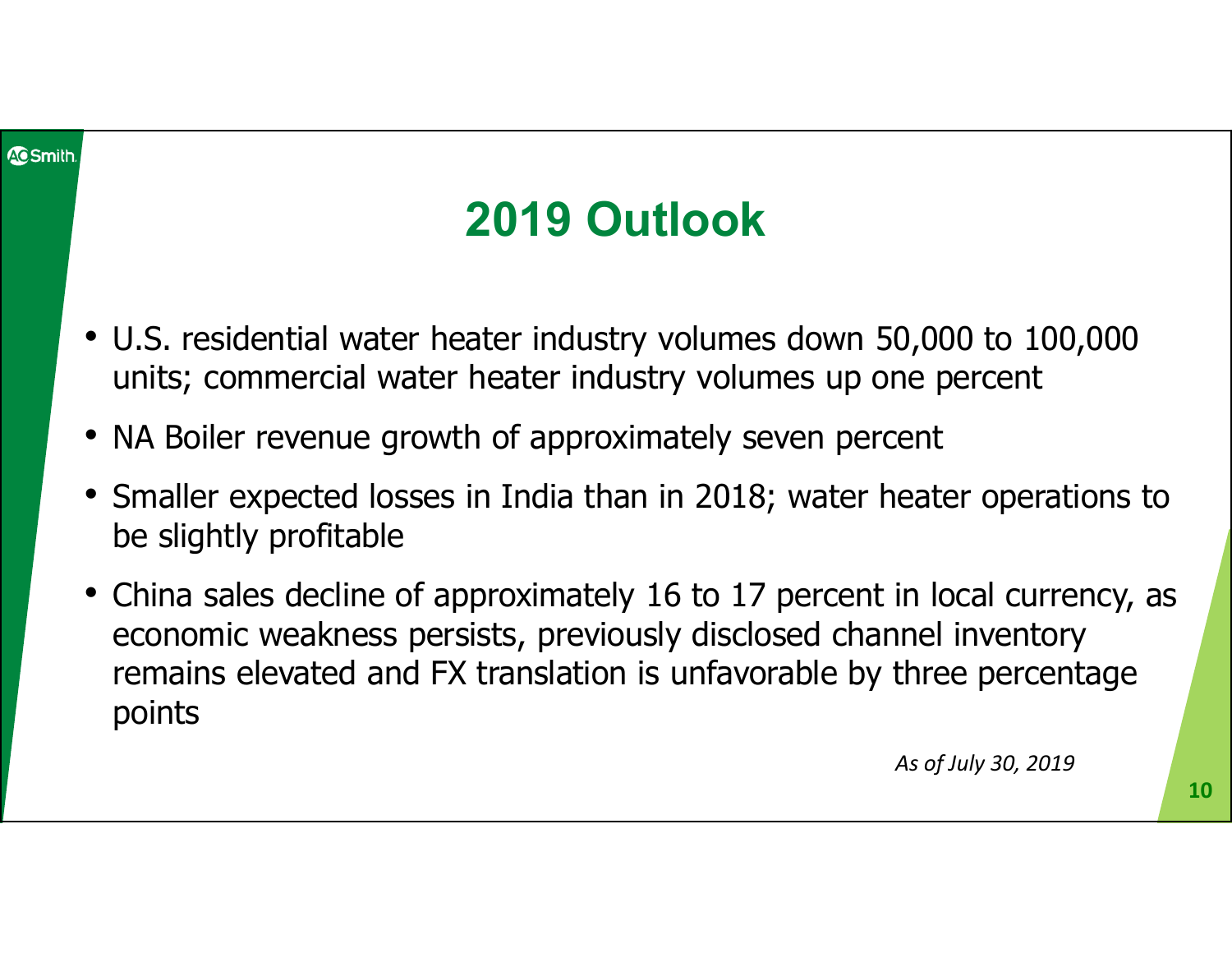